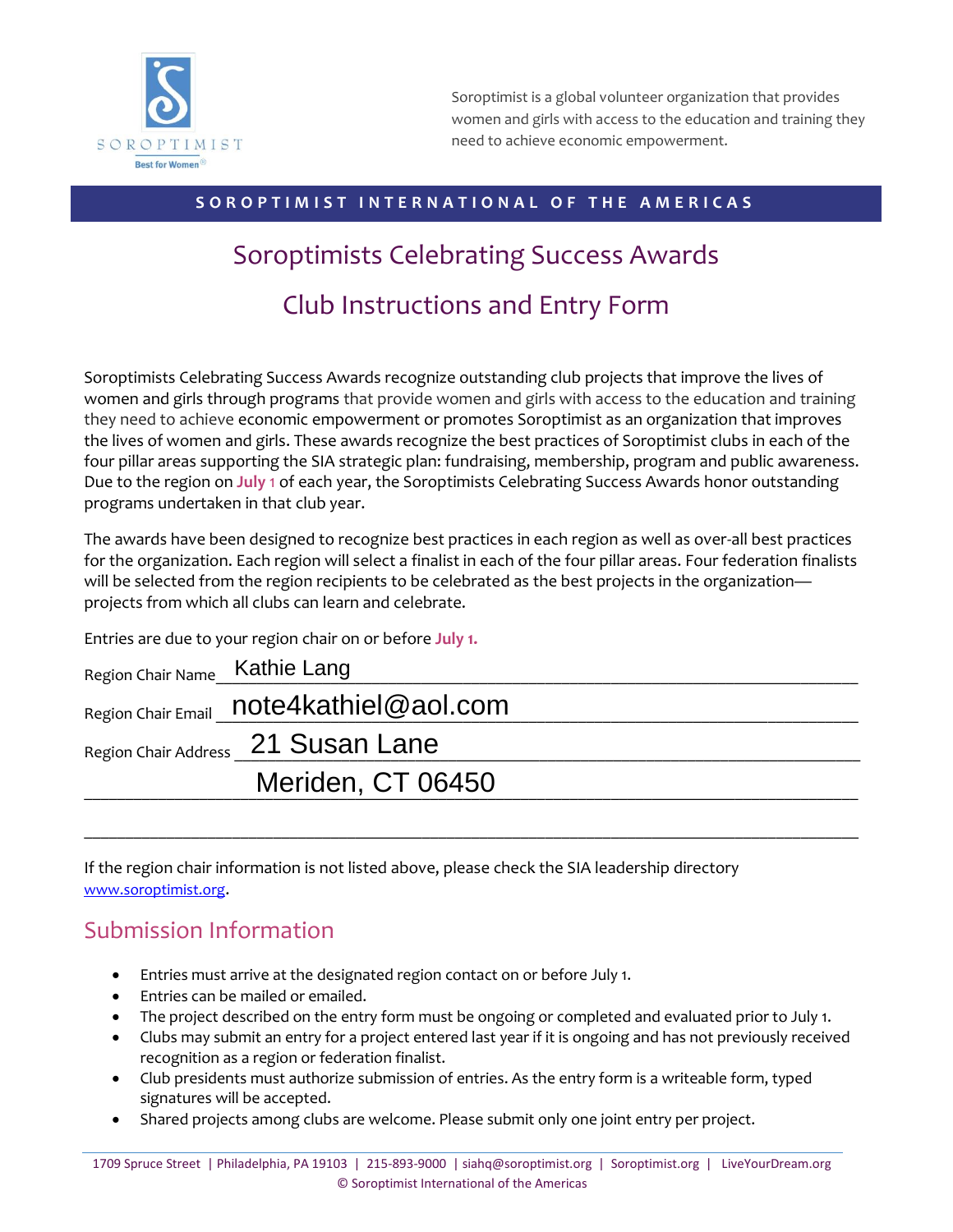- Describe only one project per entry.
- Clubs may submit supporting materials such as photos or news clippings. Please mark them with the name of the club and the project name. These items will not be returned.
- If clubs wish to submit the same project in more than one category, a separate entry needs to be submitted that addresses the specific information needed for that category.

# Judging Information

Entries will be judged at the region and federation level using the same criteria. There are general categories for judging and then more specific criteria for each of the categories. Entries must address the information requested for each category. Projects will be judged based on:

- The project benefited women and/or girls or promoted Soroptimist as an organization that improves the lives of women and girls through programs that provide women and girls with access to the education and training they need to achieve economic empowerment
- The project supported SIA's efforts to increase its collective impact.
- The project was creative and innovative.
- The project achieved its goals and objectives.
- The specific requirements for each pillar category (see below).

# Application Categories

Fundraising: This category recognizes club fundraising projects that are creative, successful and support women and girl-focused programs, including federation programs. The fundraising project should also raise awareness about the Soroptimist mission, involve the community and promote a positive image of the organization. Entries must include the following:

Information required for the fundraiser described:

- Expenses of the project/event.
- Gross revenue (ticket sales, sponsorships, donations, proceeds from concurrent fundraisers such as a raffle or auction held during the event).
- Net revenue (gross proceeds minus expenses).

Supporting information about the club's fundraising activities:

- A list of projects supported by the club's fundraisers including the dollar amount dedicated to those projects.
- Indicate whether the club budgets 10% of their fundraising to Club Giving in support of federation programs to help women and girls in all countries of our federation.

**Membership:** This category recognizes creative and innovative club recruitment and retention efforts that increases the number of members and/or enhances the club membership experience. Examples of such efforts include recruitment campaigns, new member sign-up events, holding innovative meetings, offering leadership development and mentorship opportunities and conducting regular club assessments. Entries must include the following:

- How the activity specifically increased membership and/or enhanced the membership experience of club members.
- A listing of SIA resources used and any other outside materials utilized.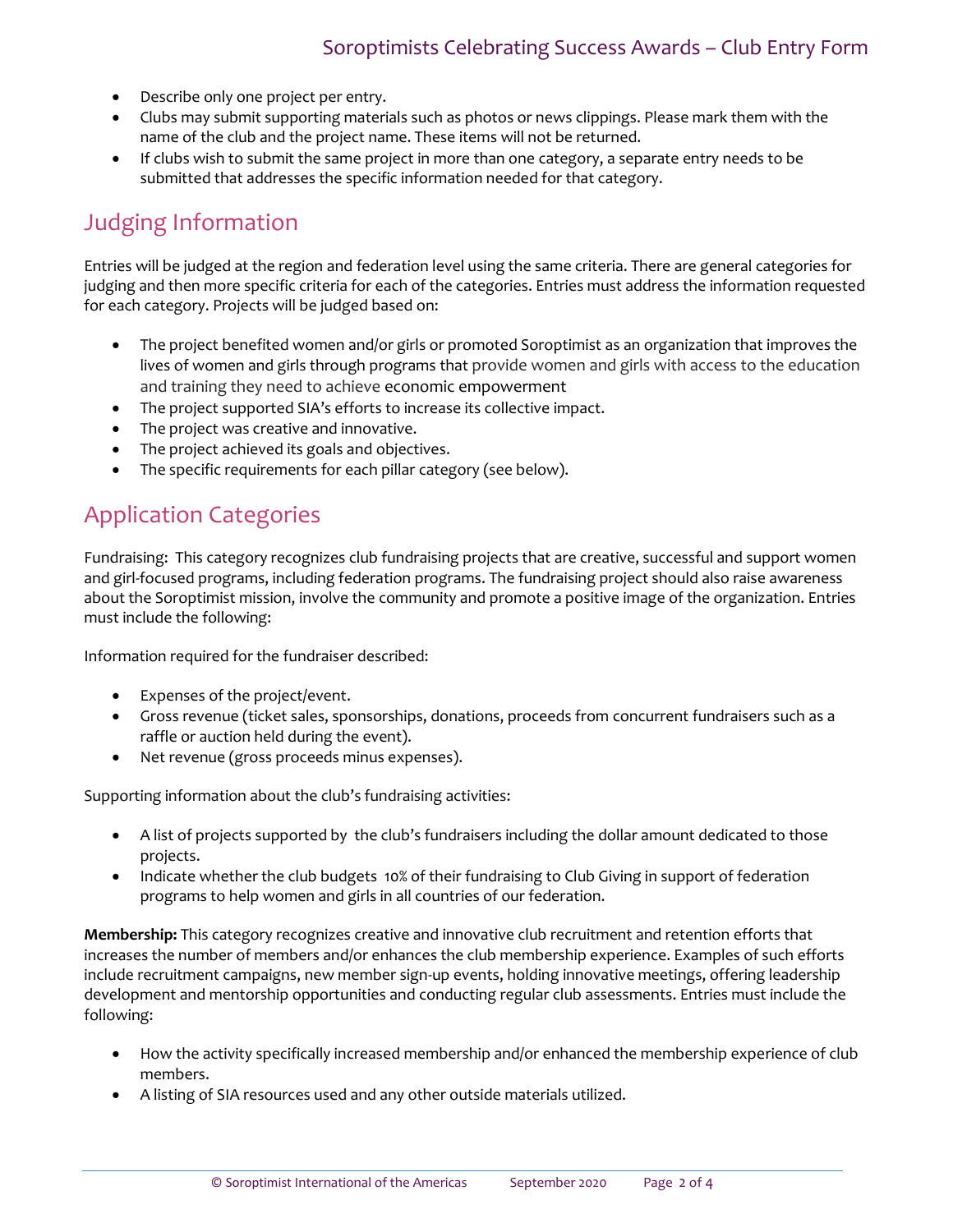# Soroptimists Celebrating Success Awards – Club Entry Form

• Testimonials about the activity from at least two current members who are not officers.

**Program:** This category recognizes club projects that that provide women and girls with access to the education and training they need to achieve economic empowerment. Projects should improve life for women and/or girls by addressing access to education and training programs need to achieve economic empowerment. Entries must include the following:

- Information about the need being addressed.
- Methods used to address the need.
- Impact of the project including the number of women or girls helped and a description of how their lives were changed as a result of the project.
- Description of club member participation.

Please note that Soroptimist Dream Programs will be given preference for Soroptimists Celebrating Success Awards. Clubs are encouraged to submit entries for work that is beyond what is provided by SIA for the Live Your Dream Awards and Dream It, Be It. Guidelines for recognizing club projects related to the Dream Programs include:

- Live Your Dream Awards Soroptimists Celebrating Success Awards cannot be given in recognition for the financial award. Entries will be considered for club efforts to expand the impact of the award on award recipients. This could include efforts to support additional education or training, mentoring, job assistance, a long-term plan to provide continued support, etc.
- Dream It, Be It Soroptimists Celebrating Success Awards entries will be considered for club efforts to add a new dimension to an existing Dream It, Be It project or to offer continued mentorship and support to girls who have participated. Dream It, Be It projects must use the Dream It, Be It curriculum as well as the Dream It, Be It Evaluation Form and submit evaluation results to SIA

**Public Awareness:** This category recognizes clubs for efforts to raise awareness of SIA's mission to improve the lives of women and girls, and club work that supports the mission. This is less about promoting one event or project, but about the club's collective efforts to raise awareness throughout the year. Examples include joining/supporting the LiveYourDream.org online community; using federation-produced tools and resources to increase awareness of SIA programs or other women- and girl-focused projects; maintaining an engaging and professional website that promotes the mission, etc. Entries must include the following:

- Steps taken to promote the club and SIA's mission (For example, did club write news releases about mission-focused work, use social media, purchase ad space, distribute flyers, etc.?).
- Ways these actions helped raise the club and SIA's public profile.
- Outcome of club's publicity efforts (For example, how many award applicants, new members and/or donations did club obtain? If the club raised funds, did it support Club Giving? Did club sign up people for the LiveYourDream.org online community? Please include anything the club feels occurred as a result of these publicity efforts).

## Awards

Regions will give four awards – one in each of the four areas. Region finalists will each receive a certificate and recognition from the region. The Soroptimist Board of Directors will select the top entry in each category from the region finalists. Federation recipients will be announced and honored at convention or the Governors Round Table. In addition, the federation recipients will receive recognition on the Soroptimist web site and in the Best for Women newsletter.